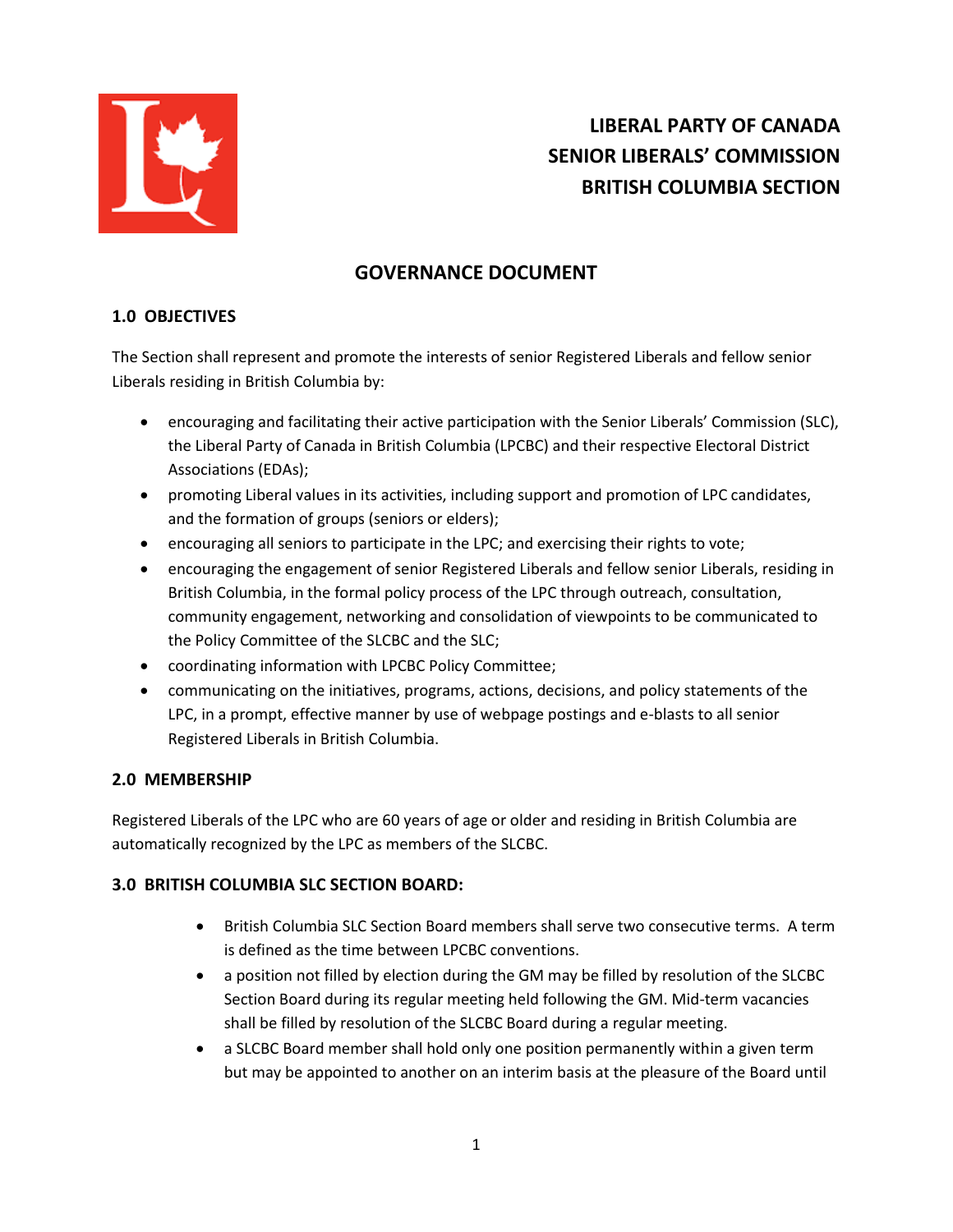the position can be filled permanently for the duration of the term. No member shall hold the position for more than two consecutive terms.

- SLCBC Board shall be composed of the following positions: 12 voting and 1 nonvoting:
	- a) Chair
	- b) Vice Chair
	- c) Secretary/Treasurer
	- d) Policy Chair
	- e) Communications Chair
	- f) 6 Regional Directors
	- g) SLC Regional Director, Western Region non-voting

#### **3.1 Management Committee:**

Administration of the Sections' work shall be overseen by the following members of the Management Committee:

- a) Chair
- b) Vice Chair
- c) Secretary/Treasurer
- d) Policy Chair
- e) Communications Chair

# **4.0 RESPONSIBILITIES OF OFFICERS**

#### **4.1 Chair**

- represents the SLCBC Section as a voting member of the SLC Executive.
- represents the SLCBC Section as a voting member of the LPCBC Board.
- ensures the SLCBC Section is administered according to the Governance Document, the SLC Charter, the LPC Constitution and the Party By-laws.
- works in concert with British Columbia EDAs and the SLC Regional Director Western Region, to establish and maintain SLC Clubs/Elders' Groups /community groups.
- chairs all SLCBC Section meetings or when required, delegates the Chair responsibilities to the Vice Chair or other designate.
- consults with the BC Section Board members when preparing to form committees to carry out the SLCBC work.
- serves as an ex-officio member of all SLCBC Section committees.
- directs the Management Committee in the preparation of the Sections' annual Strategic Plan as the platform for portfolio work plans.
- provides regular reports to the SLCBC Board on activities of the SLC National Board and the LPCBC Board.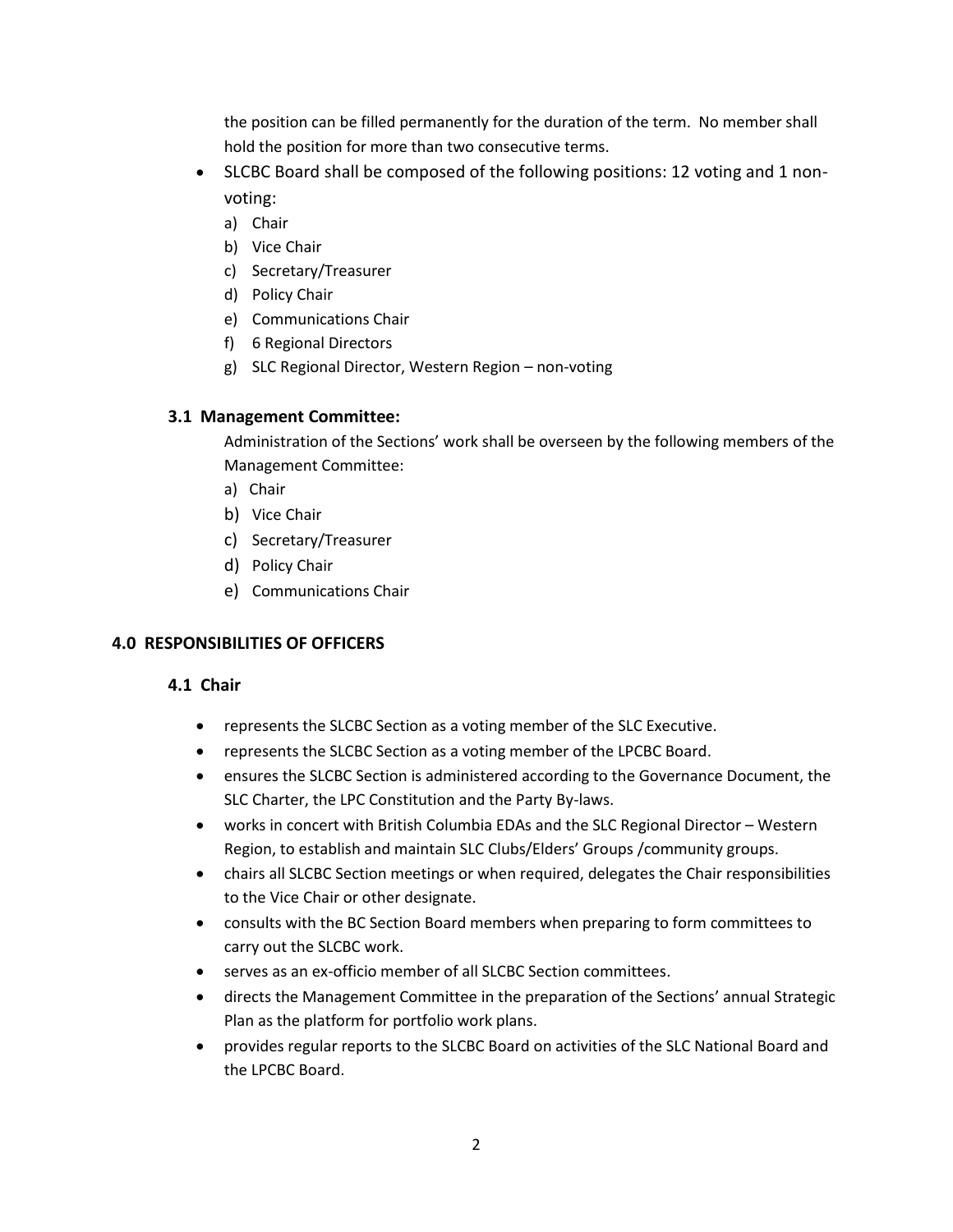## **4.2 Vice Chair**

- assumes the Chair's responsibilities in the absence of the Chair.
- assists the Chair with delegated responsibilities, as may be required.

## **4.3 Secretary/Treasurer**

- prepares, circulates and maintains a record of all notices, meeting agendas and associated documents to the SLCBC Board members in advance of regular, special and general meetings.
- circulates and maintains a record of all SLCBC Board meeting minutes no later than 7 days following the date on which the meeting was held.
- regularly updates, circulates and maintains a record of the SLCBC Board contact list, the list of EDA Senior Reps and assists the Chair with procuring any other documents required for the SLCBC meetings and decision-making.
- maintains, and coordinates with the Communications Chair and Regional Directors, an electronic address and listing of relevant seniors data as determined by the SLCBC Board.
- maintains, in collaboration with LPCBC and Regional Directors, a record of financial transactions of SLCBC Section- SLC, and reports to the SLCBC Board and the membership of each AGM of the SLCBC Section.

# **4.4 Communications Chair**

- chairs the SLCBC Standing Communications Committee.
- represents the SLCBC communications interest on other committees, including SLC and LPCBC communications committees within the SLC and LPCBC, on an as needed basis.
- develops and implements communications work plans, in consultation with Regional Directors and in keeping with the SLCBC strategic plan.
- provides content for the SLCBC webpages to the SLC Communications Chair (re: SLC website administrator) on current SLCBC and LPCBC events.
- issues communications material to the EDA Senior Reps, Regional Directors and other groups as approved by the SLCBC Board.
- provides regular updates to the SLCBC Board on the activities of the SLC National Communications Committee and the LPCBC Communications Committee

#### **4.5 Policy Chair**

- chairs the SLCBC Section Standing Policy Committee.
- is a voting member of the SLC Policy Committee.
- represents the SLCBC Section policy interests on policy committees and/or Work Groups within the SLC and LPC, on an as needed basis.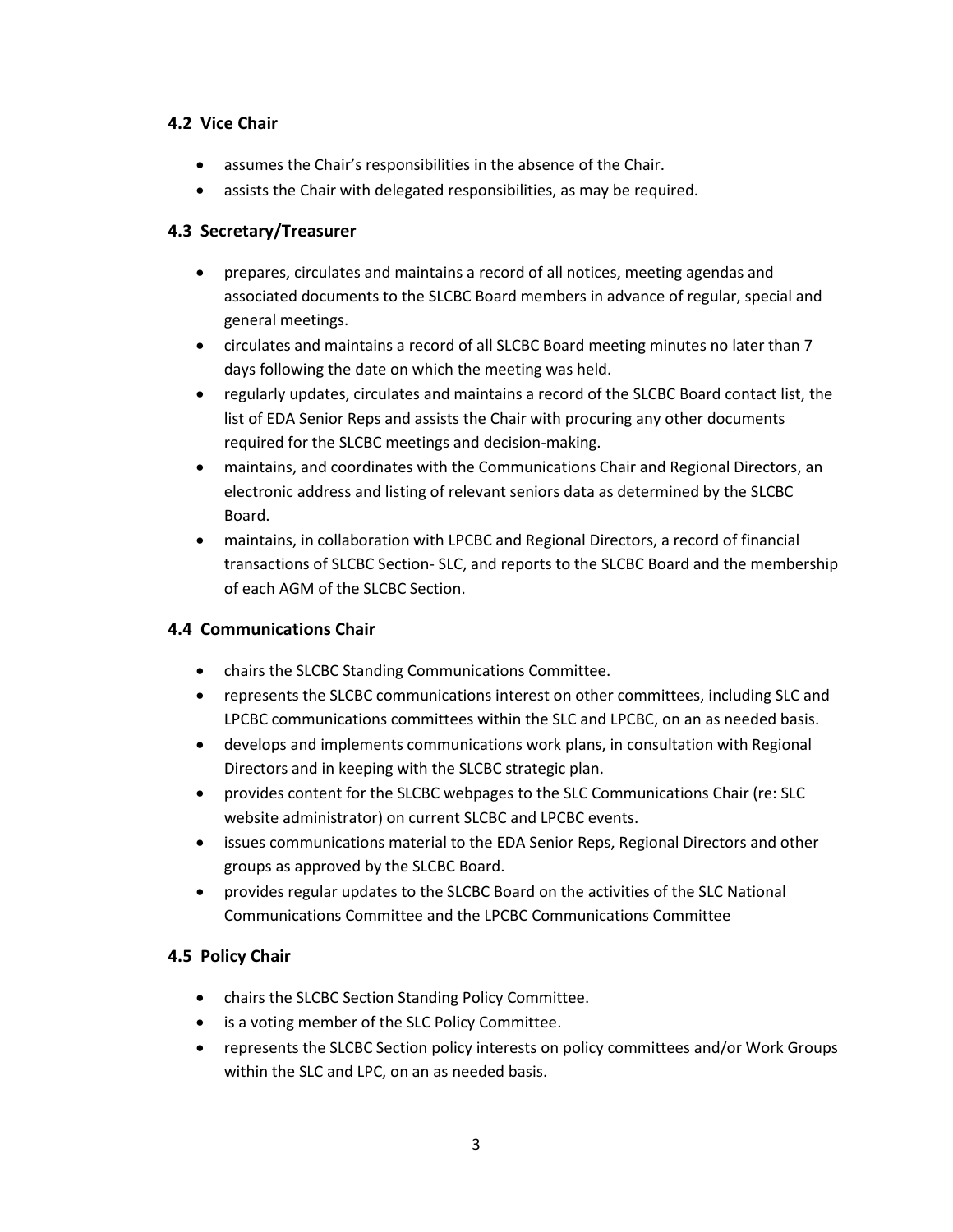- develops and implements policy development work plans, in consultation with Regional Directors and EDA Senior Reps, and with approval of the SLCBC Board; develops methodologies to obtain the views on issues of concern to senior Registered Liberals in BC using, when available, survey resources provided by the SLC.
- participates and contributes to the process of policy platform development with LPCBC and SLC policy committees and in collaboration with other Commission Policy Chairs, where an overlap occurs with stakeholder groups.
- organizes training and orientation on the SLCBC policy development process to EDA Seniors Reps and the SLC Section Board.
- provides regular updates to the SLCBC Board on the activities of the SLC National Policy Committee and the LPCBC Policy Committee.

## **4.6 Regional Directors SLCBC**

The SLCBC Section recognizes six (6) regions in British Columbia based on the provinces distribution of EDAs by geographic areas and seniors populations. The six geographic areas include:

- 1. **Greater Vancouver:** Vancouver Centre; Vancouver Quadra; Vancouver Granville; Vancouver South; Vancouver East; Vancouver Kingsway; Burnaby South; Richmond Centre; Steveston-Richmond East; New Westminster-Burnaby; Port Moody – Coquitlam; Coquitlam-Port Coquitlam
- 2. **North Vancouver – North Shore – Interior North:** Burnaby-North Seymour; North Vancouver; West Vancouver; Sunshine Coast-Sea to Sky County; Cariboo-Prince George; Prince George-Peace River-Northern Rockies; Skeena-Bulkley Valley
- 3. **Fraser Valley – Lower-Mainland**: Delta; Abbotsford; Langley-Aldergrove; South Surrey-White Rock; Cloverdale-Langley; Chilliwack-Hope; Pitt Meadows-Maple Ridge
- 4. **Interior and South BC:** Kamloops-Thompson-Cariboo; North Okanagan-Suswap; Kelowna-Lake Country; South Okanagan-West Kootenay; Kootenai-Columbia; Central Okanagan-Similkameen-Nicola
- 5. **Greater Victoria –** Island South: Victoria; Esquimalt-Saanich-Sooke; Saanich Gulf Islands; Cowichan-Malahat-Langford
- 6. **Nanaimo-Ladysmith and Island North**: Nanaimo-Ladysmith; Courtney-Alberni; North Island-Powell River
	- are appointed by the SLCBC Board.
	- serve as voting members of the SLCBC Board.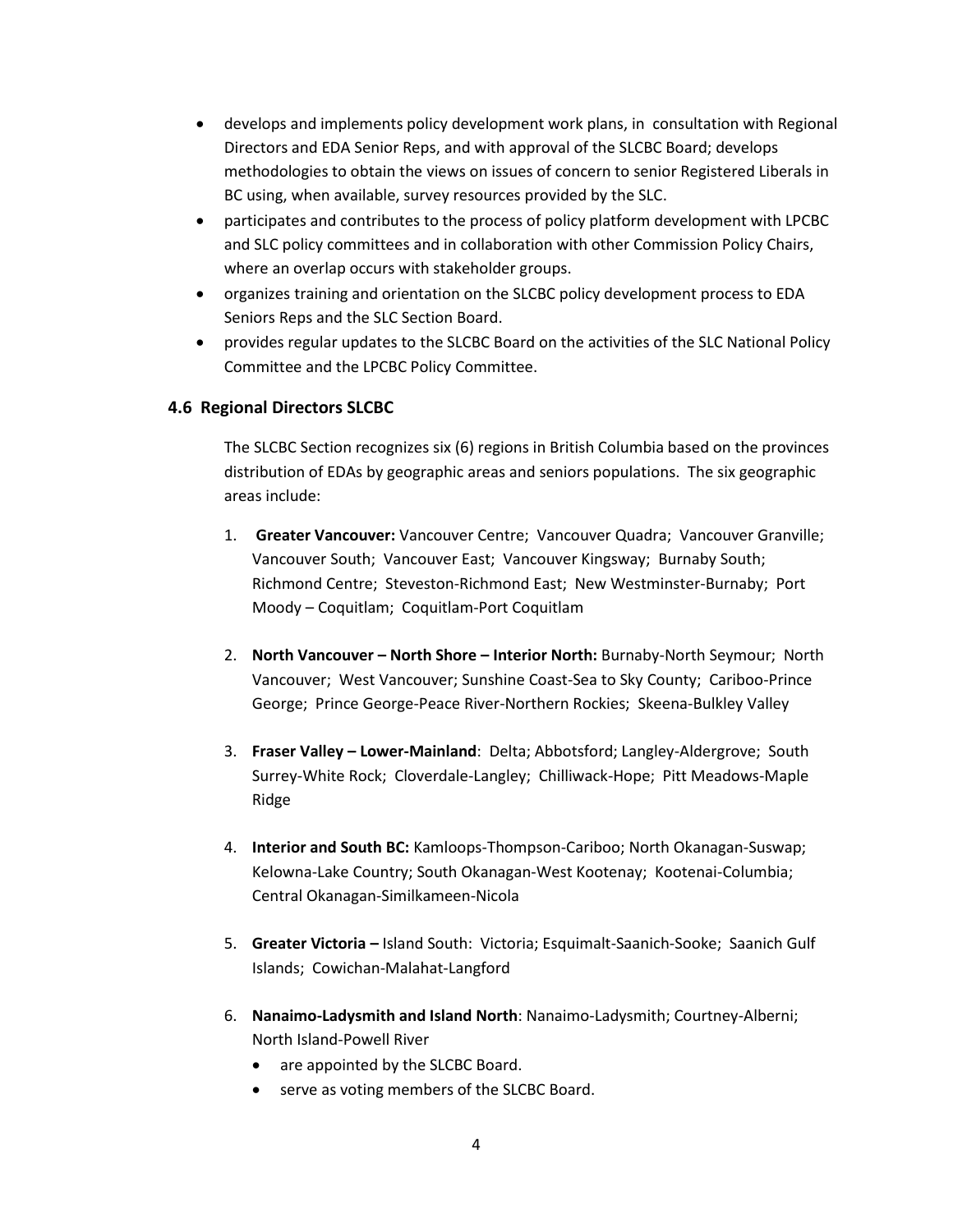- must be a senior Registered Liberal and voter in an EDA in the region for which the candidate stands for appointment.
- recommends qualified EDA Senior Reps for appointments to the SLCBC Board.
- organizes the formation of Seniors or Elders groups, in collaboration with EDAs.
- coordinates with EDA Senior Reps to develop inventories of seniors' institutions, organizations, Care Centres/Homes; for the purpose of networking.
- additional duties and responsibilities will be developed by the SLCBC Management Committee based on the approved Strategic Plan for the Section.

#### **4.7 SLCBC EDA Senior Rep**

In accordance with LPC By-law #2 (Electoral District Associations), and EDAs Board of Directors, shall include, as voting members, a representative of each Commission recognized in the LPC By-law. The EDA Senior Rep shall be appointed by the SLCBC Board in consultation with the EDA. The SLCBC Board, by a simple majority vote, may rescind the appointment of an EDA Senior Rep following consultation with the EDA.

- attends and participates in Executive meetings of the EDA.
- connects with other EDA Senior Reps in the geographic region.
- works with SLCBC Regional Directors in their respective geographic area
- participates in regional and SLCBC Section teleconference calls as required
- maintains communications between the SLCBC Section and the EDAs.
- attends, where possible, the SLCBC General Meeting and the LPC national convention.
- organizes, participates in Liberal Riding events and seniors events; such as town halls, symposiums, focus groups, etc.
- assists in developing policy on issues of concern to seniors with the SLC Policy Committee and the LPCBC.
- connects/networks with Liberal seniors in the EDA, as well as seniors who live in the EDA who are not members of the Party.
- assists in the formation of one or more SLBC Seniors/Elders groups, as appropriate

#### **5.0 SLCBC SECTION BOARD MEETINGS:**

In accordance with Article 7.1 of the LPC By-law (Commissions), the SLCBC Board, shall meet no fewer than four times per calendar year. A meeting may be called by the Chair, Vice Chair, or by any five members of the Board. Meetings may be held by conference call or in-person. Notice of regular meetings shall be given to all Executive Board members at least five days in advance of the meeting.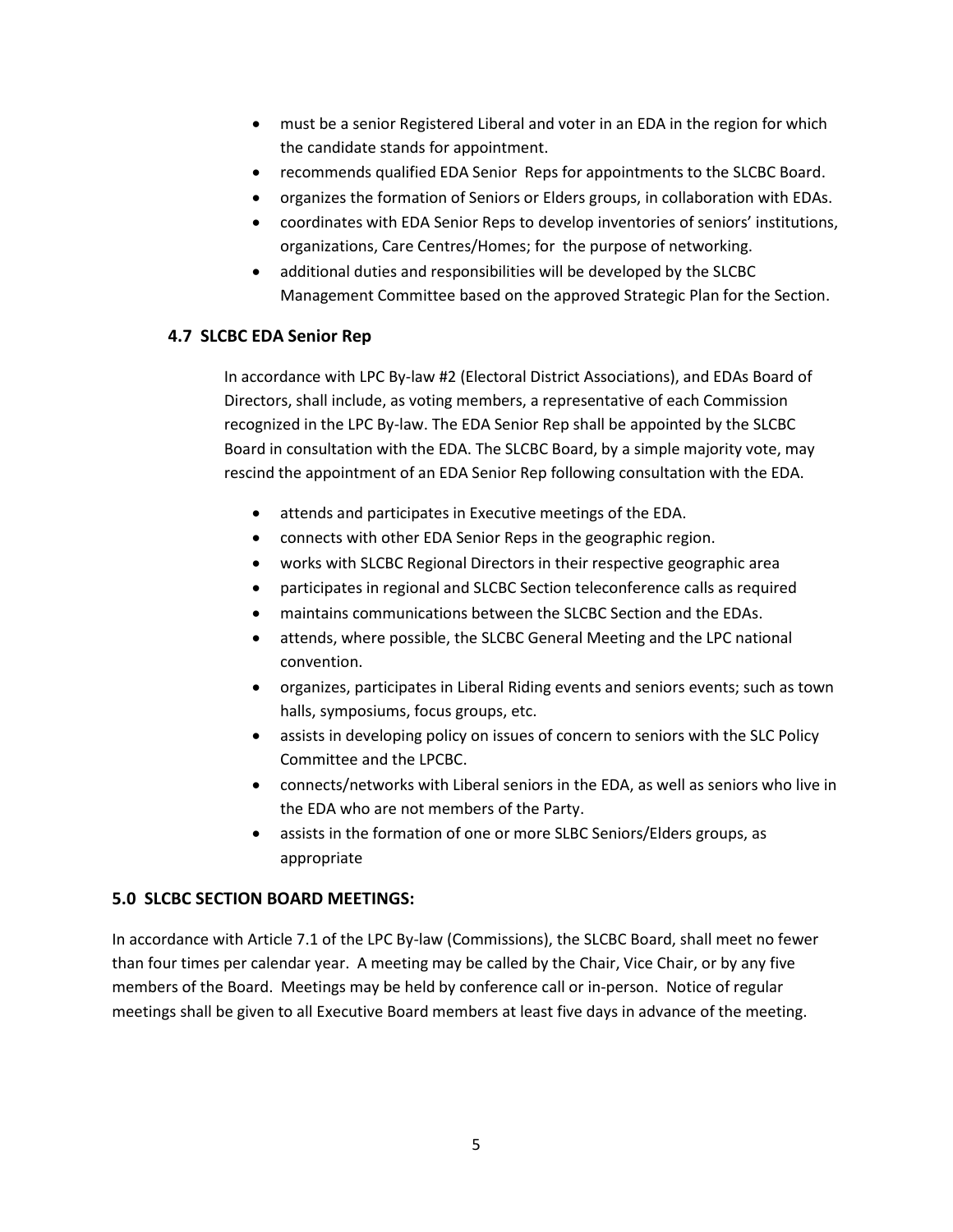In accordance with Article 7.5 of LPC By-law #1, the quorum for all regular Board meetings shall be a simple majority of the voting members.

In accordance with Article 7.3 of the LPC By-law #1, a special emergency meeting may be called on 72 hours' notice by the Chair, or at the request of no fewer than five voting members received in writing or by email by the Secretary/Treasurer.

The outcome of votes conducted by recorded resolution(s) during all regular or special meetings shall be determined by a simple majority of votes cast by voting members participating in the meeting.

The Management Committee shall meet at least four times per calendar year. The quorum for all Management Committee meetings shall be three of the committee's five members.

Any SLCBC Board member absent for three consecutive meetings without providing advance notice/regrets or explanation will be removed from office by the SLCBC Board.

# **6.0 COMMITTEES**

# **6.1 Standing Committees:**

The following Standing Committees shall be established during the first regular meeting of the SLCBC Board, composed of voting Directors, following the SLCBC Biennial General Meeting.

- a) Policy Committee
- b) Communications Committee

Additional Standing Committees may be established by resolution of the SLCBC Section members at a Biennial General Meeting.

# **6.2 Ad Hoc Committees**

The SLCBC Board may establish may establish Ad Hoc Committees to carry out a specific task within a limited period of time. Such committees may be composed of both voting and nonvoting members of the SLCBC Board.

The SLCBC Board Chair shall be an ex-officio member of all committees and may vote as a member of any of the Section's Standing Committees. On all other committees, the Chair shall vote only in the case of a tie.

Minutes of all committee meetings shall be recorded and circulated to all SLCBC Board members by the Secretary/Treasurer.